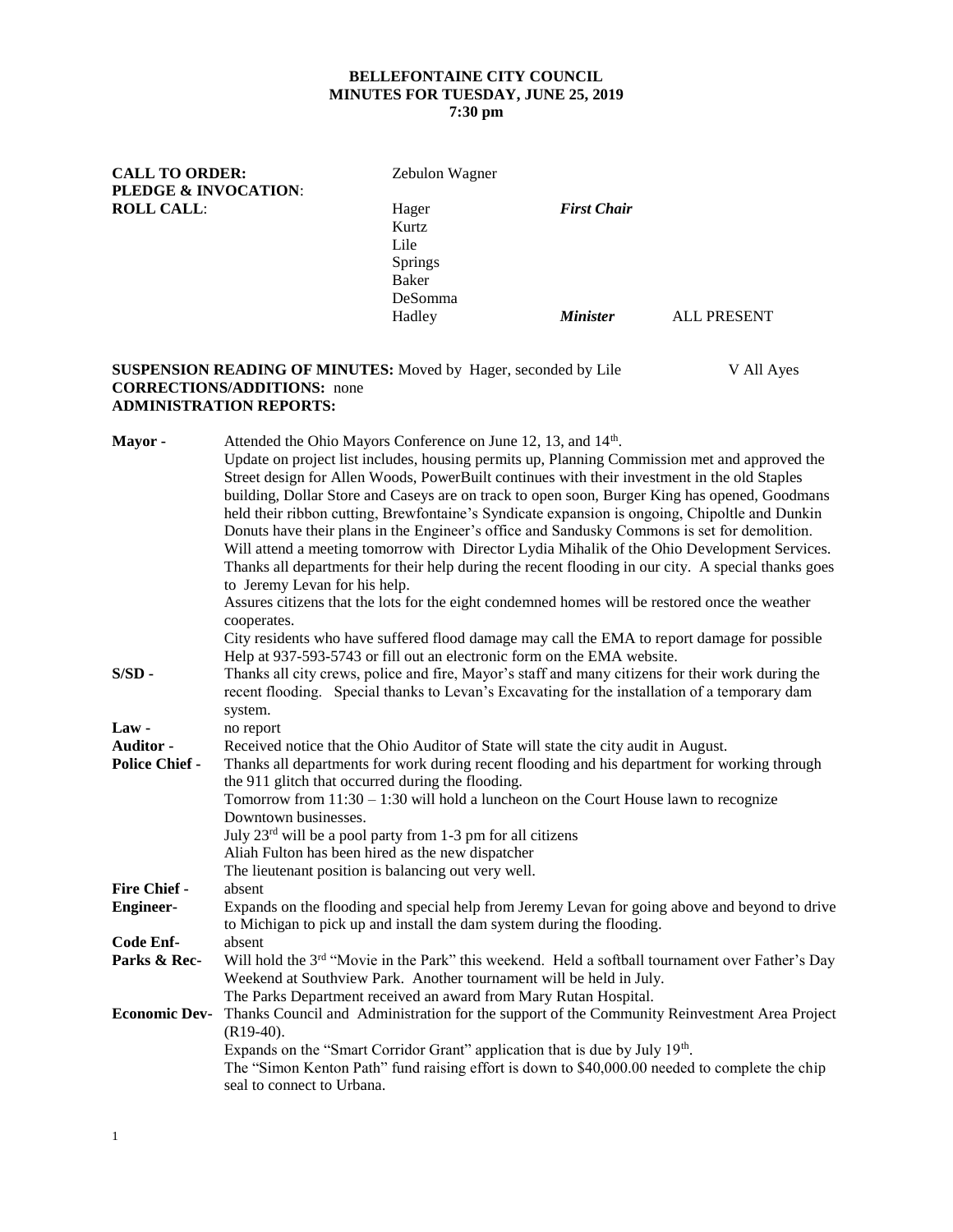**DP&L-** "Right Tree, Right Place" project is coming later this summer. Expands on the tornado impact throughout Ohio.

#### **REPORTS OF STANDING COMMITTEES:**

| Rules -                             | Explained ordinance and resolution on the agenda |  |  |  |  |  |
|-------------------------------------|--------------------------------------------------|--|--|--|--|--|
| <b>Finance -</b>                    | Explained ordinance and resolution on the agenda |  |  |  |  |  |
| <b>Utilities -</b>                  | no report                                        |  |  |  |  |  |
| Safety -                            | no report                                        |  |  |  |  |  |
| <b>Streets -</b>                    | no report                                        |  |  |  |  |  |
| Sidewalks, Curbs & Parks -no report |                                                  |  |  |  |  |  |
| Audit $-$                           | no report                                        |  |  |  |  |  |
|                                     |                                                  |  |  |  |  |  |

#### **COMMUNICATIONS FROM CITIZENS:**

#### **INTRODUCTION OF ORDINANCES:**

#### **1. ORDINANCES FOR 1ST READING**

R19-40 A. A RESOLUTION APPROVING THE BELLEFONTAINE COMMUNITY REINVESTMENT AREA PROJECT APPLICATION GRAY GABLES INVESTMENTS, LLC AND TO ENTER INTO A COMMUNITY REINVESTMENT AREA AGREEMENT WITH SAID APPLICANT AND DIRECTING THE HOUSING OFFICER AND CITY AUDITOR TO TAKE ALL NECESSARY ACTIONS TO EFFECTUATE THE TAX EXEMPTIONS GRANTED THEREIN.

| Adoption- | Moved by Baker, seconded by Kurtz | V All Aves |
|-----------|-----------------------------------|------------|
|           |                                   |            |

19-41 B. AN ORDINANCE TO APPROVE, ADOPT AND ENACT THE 2019 REPLACEMENT PAGES TO THE CODIFIED ORDINANCES AND DECLARING AN EMERGENCY. **RULES**

| $3RR-$    | Moved by Hager, seconded by Hadley | V All Ayes |
|-----------|------------------------------------|------------|
| Passage-  |                                    |            |
| Adoption- |                                    |            |

- R19-42 A RESOLUTION BY THE COUNCIL OF THE CITY OF BELLEFONTAINE, OHIO, DECLARING ITS INTENTION TO PROVIDE SERVICES TO CERTAIN TERRITORY TO BE ANNEXED TO THE CITY OF BELLEFONTAINE, OHIO, CONTAINING 3.720 ACRES IN JEFFERSON TOWNSHIP OF LOGAN COUNTY, OHIO AND SAID LAND OWNED BY TOKIO INVESTMENTS LLC LOCATED ON STATE ROUTE 540 ADJACENT TO THE CITY OF BELLEFONTAINE, OHIO. **RULES**
	- Adoption- Moved by Hager, seconded by Hadley V All Ayes

**FINANCE**

### **2. ORDINANCES FOR 2ND READING**

#### **3. ORDINANCES FOR 3RD READING**

19-39 A. AN ORDINANCE AUTHORIZING THE SERVICE-SAFETY DIRECTOR TO EXECUTE NECESSARY PAPERWORK AND TO PAY CERTAIN DUES TO HAVE THE CITY OF BELLEFONTAINE, OHIO JOIN THE MID-OHIO REGIONAL PLANNING COMMISSION. **FINANCE**

| Adoption- | Moved by Baker, seconded by DeSomma | V All Ayes |
|-----------|-------------------------------------|------------|
|-----------|-------------------------------------|------------|

2

**\**